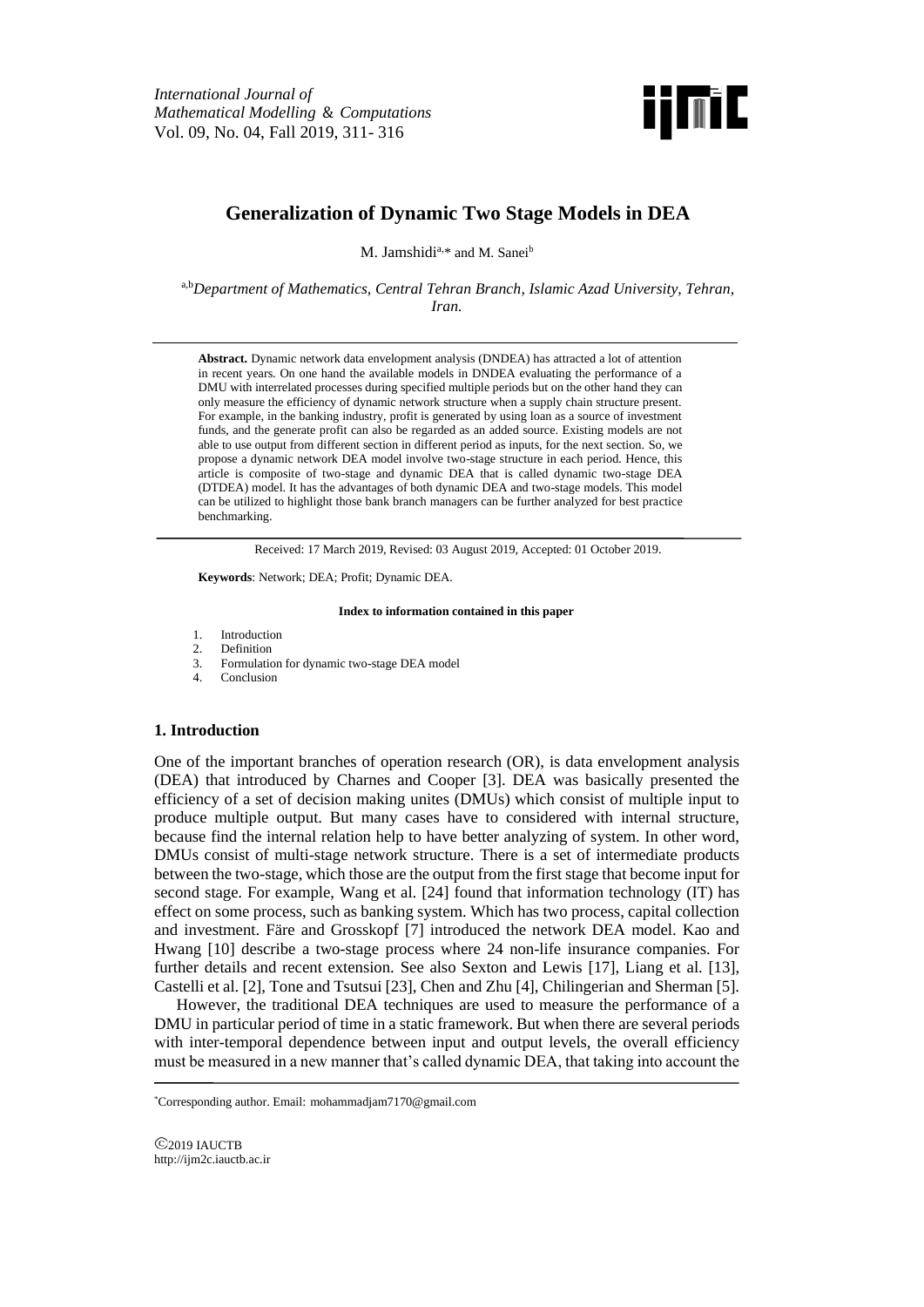inter-relationship among consecutive terms. Otherwise, the accounted results for efficiency measure are not correct explicitly.

Sengupta [16] has considered a dynamic DEA model with respect to shadow values of quasi-fixed input and their optimal cost frontier. Färe and Grosskopf [7] formulated some multi period linear programming problems by which more realistic production processes among periods can be expressed to their DEA model. Nemoto and Goto [14] and then Sueyoshi and Sekitani [20] presented models that were defined on dynamic production possibility set. Emrouznejad and Thanassoulis [6] considered particular of inter-temporal dependence between input-output levels. Jahanshahloo et al. [8] and Soleimani-damaneh [18,19] supply some algorithm that determine the return to scale and efficiency measure by non-convex dynamic DEA model. Tone and Tsutsui [21,22] introduced some dynamic DEA model based on SBM. In application work Kawaguchi et al. [12] investigated a model that estimates performance of Japan hospital with dynamic network DEA. Amirteimoori [1] presented a dynamic DEA model that calculates performance of total income according to performance income, in each period. Omrani and Soltanzadeh [15] presented a combination of the relational dynamic DEA model, introduce by Kao [9] and the relational network DEA model presented by Kao and Hwang [11] to present new dynamic network DEA model.

The propose model from Omrani and Soltanzadeh [15] and other models in DNDEA applied to use for problems with supply chain structure. In this model, section  $(i)$  in  $(t)$  th period, is connected only to section (i) in  $(t + 1)$  th period. This reason, cause in some case study these models not responsive, in the other word, surplus of section  $(i)$  in  $(t)$  th period not become input to section  $(i - 1)$  in  $(t + 1)$  th period. For example, in the bank, profit is the final output of section (i) in (t) th period addition to the bank resources of section ( $i -$ 1) in  $(t + 1)$  th period. This is a kind of problem that conventional models are not responded. The main goal for this paper is combination of the relational dynamic DEA model introduce by Nemoto and Goto [14] and the relational two-stage model presented by Chen and Zhu [4] to propose a model for solve these problems. In addition to the new model contain both DNDEA and two-stage models advantages, and help manager for better analyze in in all process over the entire time.

Most of the works in dynamic systems, calculate overall efficiency and specific period efficiencies, separately. dynamic network DEA models have supply chain structure that overproduction in section (i) of period (t) cannot transfer as input as section  $(i - 1)$  of period  $(t + 1)$  and it is not suitable for our case study. Therefore, we present a new model that is a combination of dynamic and two-stage structure. This new model is called dynamic two-stage DEA (DTDEA) that solves this issue and also it has both dynamic DEA and two-stage models advantages.

#### **2. Definition**

### **2.1.** *Black box model*

In traditional DEA models, DMUs use inputs to produce output and ignore internal relations of sub processes, for this reason called black box models (Figure 1).



Figure 1. An example of black-box system.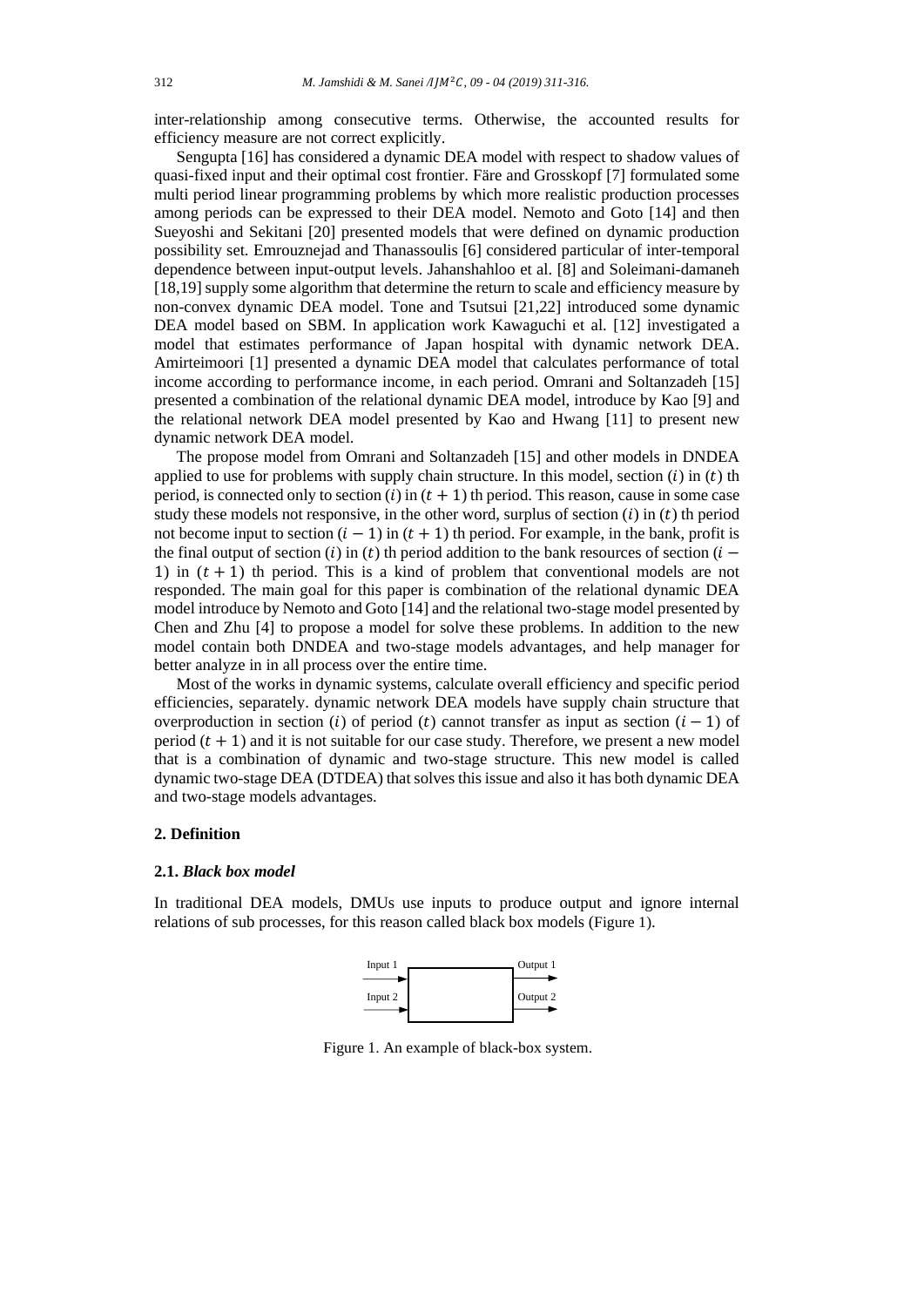## **2.2.** *Two-stage models*

Simplest structure of network DEA models is two-stage that is, for each DMU<sub>j</sub> ( $j =$ 1, ..., n), all inputs  $(x_{ij}, i = 1, ..., m)$  in stage 1, produce intermediate products  $(z_{di}, d =$ 1, ..., *D*) and then, in stage 2,  $z_{dj}$  as input product final output  $(y_{rj}, r = 1, ..., s)$ . For DMU<sub>o</sub> ( $o \in j = 1, ..., n$ ),  $E_0^1$ ,  $E_0^2$  are respectively performance of stage 1 and stage 2, according to CCR input-oriented model (Figure 2).



Figure 2. Simplest structure of two-stage network DEA models.

 $E_o^1$  is

$$
\max \frac{\sum_{d=1}^{D} w_d z_{do}}{\sum_{i=1}^{m} v_i x_{io}}
$$
\ns.t. 
$$
\frac{\sum_{d=1}^{D} w_d z_{dj}}{\sum_{i=1}^{m} v_i x_{ij}} \le 1, \quad j = 1, ..., n,
$$
\n
$$
w_d \ge 0, \quad d = 1, ..., D,
$$
\n
$$
v_i \ge 0, \quad i = 1, ..., m.
$$

And  $E_0^2$  is

$$
E_o^2 = \max \frac{\sum_{r=1}^{S} u_r y_{ro}}{\sum_{d=1}^{D} \widehat{w}_d z_{do}}
$$
  
s.t. 
$$
\frac{\sum_{r=1}^{S} u_r y_{rj}}{\sum_{d=1}^{D} \widehat{w}_d z_{dj}} \le 1, \quad j = 1, ..., n,
$$

$$
\widehat{w}_d \ge 0, \quad d = 1, ..., D,
$$

$$
u_r \ge 0, \quad r = 1, ..., s.
$$

So, if put  $w_d = \hat{w}_d$  (Kao and Hwang [10]), final efficiency is equal to  $E_0^1 * E_0^2$  and so final model is

$$
\max E_o^1 * E_o^2 = \frac{\sum_{r=1}^{S} u_r y_{ro}}{\sum_{i=1}^{m} v_i x_{io}}
$$
\n
$$
\text{s.t. } E_j^1 \le 1, \quad j = 1, \dots, n,
$$
\n
$$
E_j^2 \le 1, \quad j = 1, \dots, n,
$$
\n
$$
w_d = \hat{w}_d, \quad d = 1, \dots, D.
$$

The above model can be change to linear programming as follows: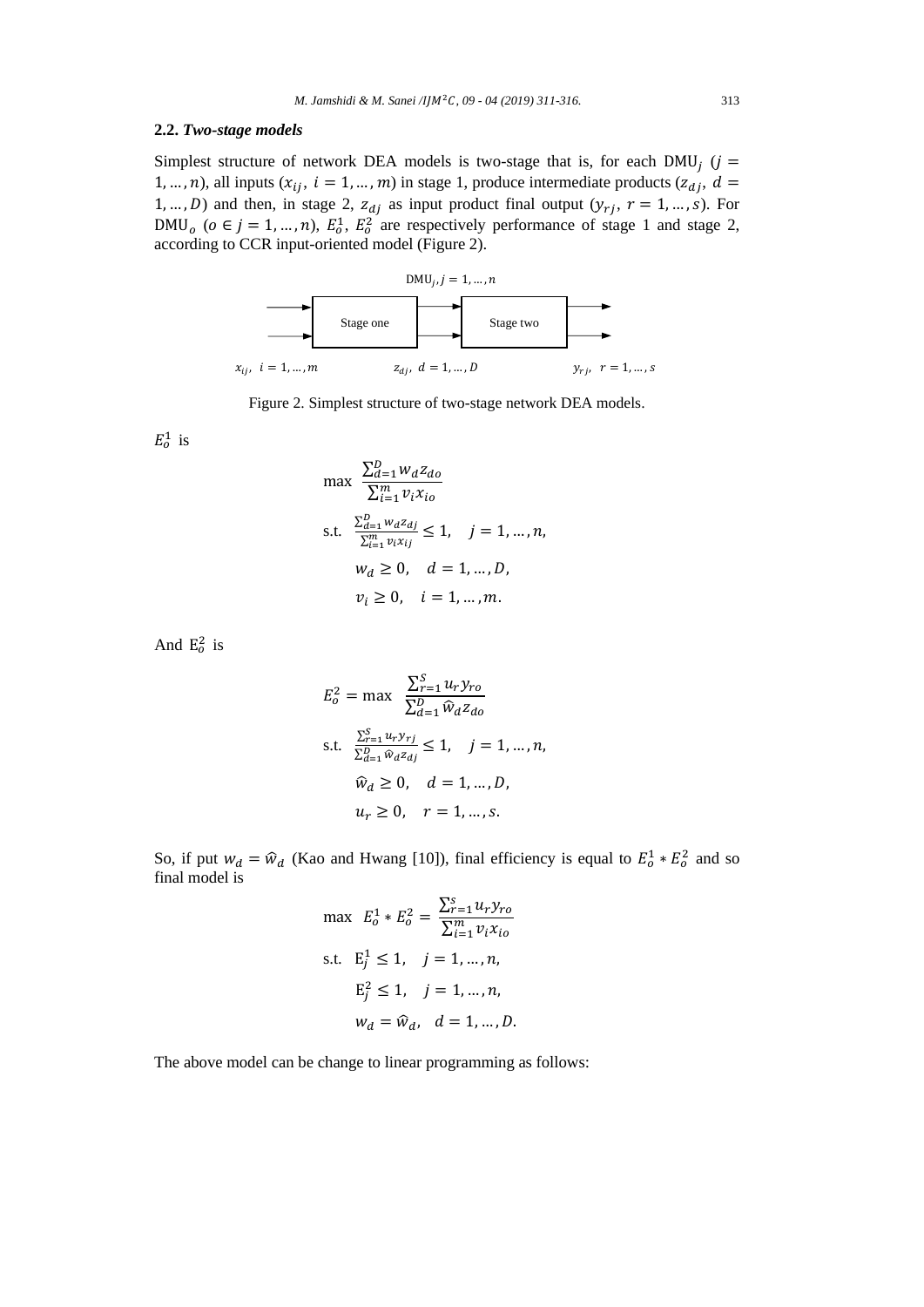max 
$$
\sum_{r=1}^{s} u_r y_{ro}
$$
  
\ns.t.  $\sum_{r=1}^{s} u_r y_{rj} - \sum_{d=1}^{D} w_d z_{dj} \le 0, \quad j = 1, ..., n,$   
\n $\sum_{d=1}^{D} w_d z_{dj} - \sum_{i=1}^{m} v_i x_{ij} \le 0, \quad j = 1, ..., n,$   
\n $\sum_{i=1}^{m} v_i x_{io} = 1,$   
\n $w_d \ge 0, \quad d = 1, ..., D,$   
\n $v_i \ge 0, \quad i = 1, ..., m,$   
\n $u_r \ge 0, \quad r = 1, ..., S.$ 

But one of problem in the above model when happen that intermediate products have different goals, in this case according to Chen and Zhu [4] the final model is

min 
$$
w_1 \alpha - w_2 \beta
$$
  
\ns.t.  $\sum_{j=1}^{n} \lambda_j x_{ij} \le \alpha x_{io}, \quad i = 1, ..., m,$   
\n $\sum_{j=1}^{n} \lambda_j z_{dj} \le \bar{z}_{do}, \quad d = 1, ..., D,$   
\n $\sum_{j=1}^{n} \lambda_j = 1, \quad j = 1, ..., n,$   
\n $\sum_{j=1}^{n} \mu_j z_{dj} \le \bar{z}_{do}, \quad d = 1, ..., D,$   
\n $\sum_{j=1}^{n} \mu_j y_{rj} \le \beta y_{ro}, \quad r = 1, ..., R,$   
\n $\sum_{j=1}^{n} \mu_j = 1, \quad j = 1, ..., n,$   
\n $\lambda_j, \mu_j \ge 0, \quad j = 1, ..., n,$   
\n $\alpha \le 1, \beta \ge 1.$ 

## **2.3.** *Dynamic DEA model*

Dynamic structure is general form of series structure that each period has a network structure.

#### **2.4.** *Proposed model*

The main contribution of this paper is combination of the Dynamic DEA model introduced by Nemoto and Goto [14] and the two-stage model by Chen and Zhu [4]. The proposed Dynamic Two-stage DEA (DTDEA) model is applied to calculate the efficiency scores of Iranian Saderat Bank branch. In this paper we develop a new structure of dynamic DEA model. We present a model that is able to transfer over production in section  $(i)$  of period (t) as input as to section  $(i - 1)$  of period  $(t + 1)$ .

## **3. Formulation for dynamic two-stage DEA model**

For measuring score of efficiency, we deal with  $n$  DMUs ( $j = 1, ..., n$ ) consist of two-stage structure at T time periods  $(t = 1, ..., T)$ . The observed data are as follows (Figure 3):

 $x_{tij}$  is *i*th input of DMU<sub>j</sub> in the period t.

 $k_{tfi}$  is fth quasi-fixed input of DMU<sub>i</sub> at the end of the period t.

 $y_{trj}$  is rth good production of DMU<sub>j</sub> in the period t.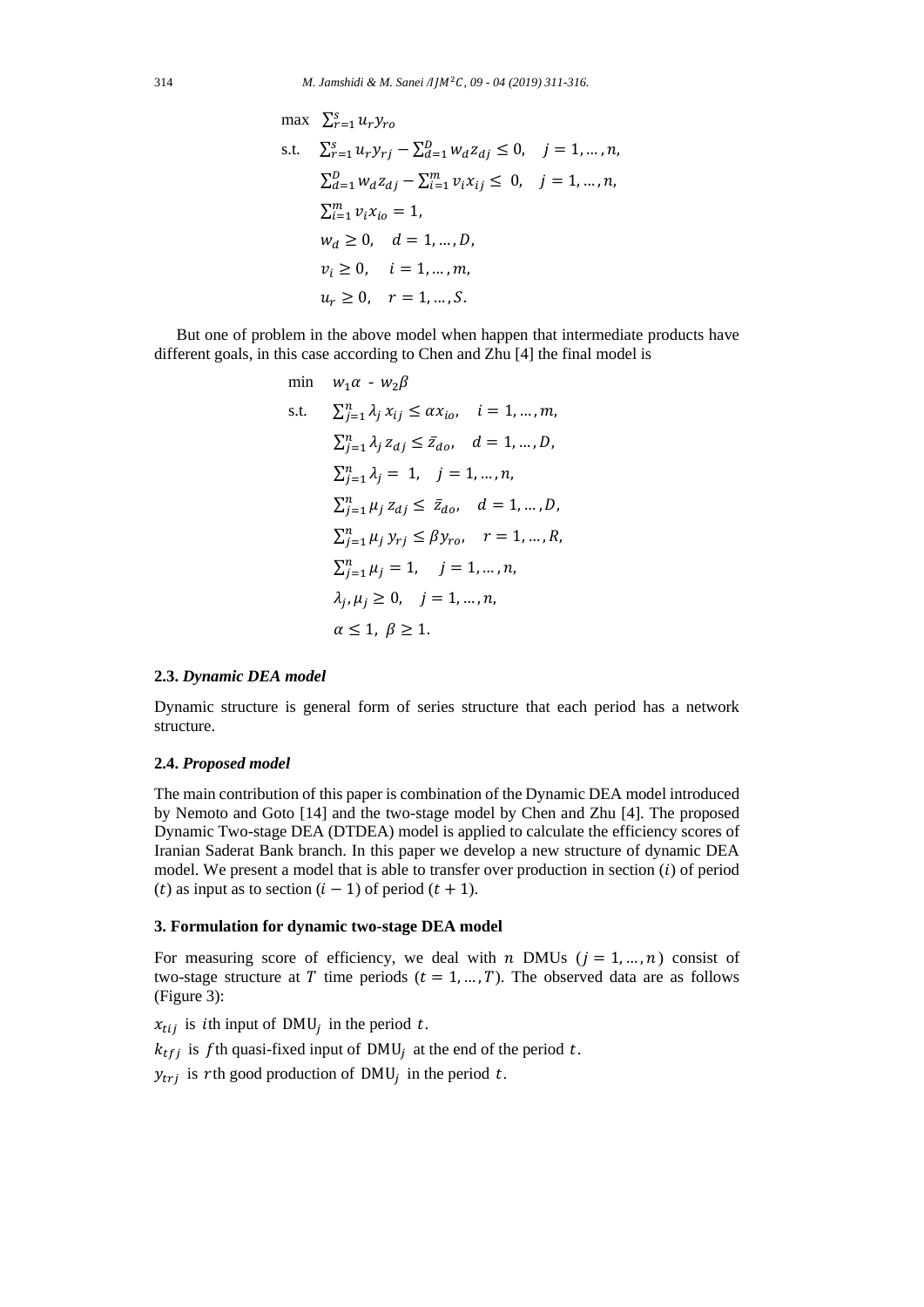$z_{tdj}$  is dth intermediate production of DMU<sub>j</sub> in the period t.



Figure 3. Structure of dynamic two-stage DEA models.

A branch puts  $(x_{tij}, x_{tfj})$  into both the production process and the investment activity to yield  $(y_{trj}, k_{tfj})$ . Denote to Figure 3, the proposed model is:

$$
\begin{aligned}\n\min \quad & Z = \sum_{t=1}^{T} \zeta_{t} \left( w_{t}(\theta^{t} - \beta^{t}) \right) \\
\text{s.t.} \quad & \sum_{j=1}^{n} \lambda_{tj} x_{tij} \leq \theta^{t} x_{tio}, \quad t = 1, \dots, T, \quad i = 1, \dots, m, \\
& \sum_{j=1}^{n} \lambda_{1j} \bar{k}_{01j} \leq \theta^{t} k_{01o}, \\
& \sum_{j=1}^{n} \lambda_{tj} z_{tpj} \geq \widetilde{w}_{tpo}, \quad t = 1, \dots, T, \quad p = 1, \dots, f, \\
& \sum_{j=1}^{n} \mu_{tj} z_{tpj} \leq \widetilde{w}_{tpo}, \quad t = 1, \dots, T, \quad p = 1, \dots, f, \\
& \sum_{j=1}^{n} \mu_{tj} k_{tlj} \geq \beta^{t} k_{tlo}, \quad t = 1, \dots, T, \quad l = 1, \dots, d, \\
& \sum_{j=1}^{n} \mu_{tj} y_{trj} \geq \beta^{t} y_{tro}, \quad t = 1, \dots, T, \quad r = 1, \dots, s, \\
& \sum_{j=1}^{n} \lambda_{tj} = 1, \quad t = 1, \dots, T, \\
& \sum_{j=1}^{n} \mu_{tj} = 1, \quad t = 1, \dots, T, \\
& \theta^{t} \leq 1, \quad t = 1, \dots, T, \\
& \theta^{t} \geq 1, \quad t = 1, \dots, T, \\
& \lambda_{tj}, \mu_{tj}, x_{tij}, y_{trj}, k_{tlj} \geq 0, \\
& t = 1, \dots, T, \quad i = 1, \dots, m, \quad l = 1, \dots, d, \quad r = 1, \dots, s, \quad j = 1, \dots, n.\n\end{aligned}
$$

According to (1) and (2), the above formula can be rewritten as follows:

$$
\begin{aligned}\n\min \quad & Z = \sum_{t=1}^{T} \zeta_{t} \left( w_{t}(\theta^{t} - \beta^{t}) \right) \\
\text{s.t.} \quad & \sum_{j=1}^{n} \lambda_{tj} \, x_{tij} \leq \theta^{t} x_{tio}, \quad t = 1, \dots, T, \quad i = 1, \dots, m, \\
& \sum_{j=1}^{n} \lambda_{1j} \, \overline{k}_{01j} \leq \theta^{t} k_{01o}, \\
& \sum_{j=1}^{n} \mu_{tj} \, z_{tpj} \leq \sum_{j=1}^{n} \lambda_{tj} \, z_{tpj}, \quad t = 1, \dots, T, \quad p = 1, \dots, f, \\
& \sum_{j=1}^{n} \mu_{tj} \, k_{tlj} \geq \beta^{t} k_{tlo}, \quad t = 1, \dots, T, \quad l = 1, \dots, d, \\
& \sum_{j=1}^{n} \mu_{tj} \, y_{trj} \geq \beta^{t} y_{tro}, \quad t = 1, \dots, T, \quad r = 1, \dots, s, \\
& \sum_{j=1}^{n} \lambda_{tj} = 1, \quad t = 1, \dots, T, \\
& \sum_{j=1}^{n} \mu_{tj} = 1, \quad t = 1, \dots, T,\n\end{aligned}
$$